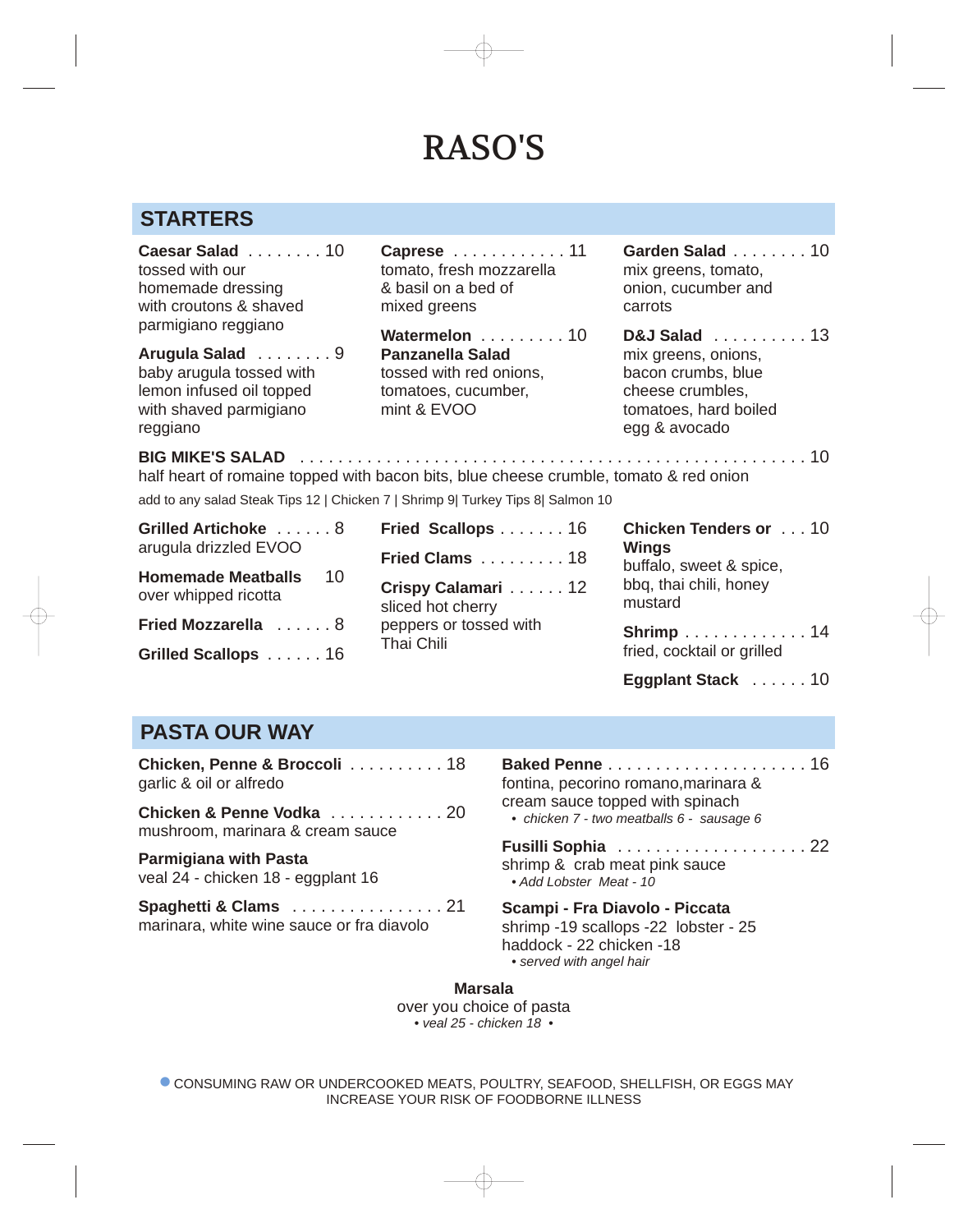#### **PASTA YOUR WAY**

|                       | <b>Fresh Fusilli</b> 16.50 <b>Cheese Ravioli</b> 16.50 <b>Fresh Mafalda</b> 16.50 |  |
|-----------------------|-----------------------------------------------------------------------------------|--|
| gluten free available | <b>Penne</b> 14 Angel Hair 14 Spaghetti 14                                        |  |

**Marinara, Vodka, Alfredo, Pesto, Picatta, Marsala, Bolognese(+\$2)** chicken 5 - two meatballs 6 - sausage 6

substitute fresh fusilli in any pasta dish for \$3

#### **FISH**

| Fish & Chips $\ldots \ldots \ldots \ldots \ldots \ldots 18$<br>coleslaw, french fries & tartar sauce | <b>San Pietro's Plater</b><br>fried clams, shrimp,<br>calamari coleslaw, f |
|------------------------------------------------------------------------------------------------------|----------------------------------------------------------------------------|
| Fried Scallops  24<br>coleslaw, french fries & tartar sauce                                          | sauce                                                                      |
| Grilled Scallops 24                                                                                  | <b>Baked Stuffed Hac</b>                                                   |
| grilled or blackened with 2 Sides                                                                    | served with 2 sides                                                        |
|                                                                                                      | <b>Baked Haddock</b>                                                       |
| grilled or blackened with 2 Sides                                                                    | served with 2 sides                                                        |
|                                                                                                      | Fried Clams                                                                |
| grilled or blackened with 2 Sides                                                                    | coleslaw, french frie                                                      |

| San Pietro's Plater 30<br>fried clams, shrimp, haddock, scallops,<br>calamari coleslaw, french fries & tartar<br>sauce |  |
|------------------------------------------------------------------------------------------------------------------------|--|
| Baked Stuffed Haddock  24<br>served with 2 sides                                                                       |  |
| Baked Haddock 22<br>served with 2 sides                                                                                |  |

**Fried Clams** . . . . . . . . . . . . . . . . . . . . . 26 coleslaw, french fries & tartar sauce

### **GRILL**

o **Noni's Pork Loin Vinager Peppers** . . . 22 roasted potatoes **Papa's Pork Loin Marsala** . . . . . . . . . 22 roasted potatoes & spinach

o **Turkey Tips** . . . . . . . . . . . . . . . . . . . . 18 home made marinated turkey breast tips *• add bbq sauce, thai chili*

o **Grilled Chicken Sandwich** <sup>10</sup> lettuce, tomato, onion & fries

o **Sirloin Tips** MKT home made marinated bottom sirloin tips

| Grilled Chicken Breast  18<br>vinegar peppers or marsala sauce with<br>roasted potatoes |  |
|-----------------------------------------------------------------------------------------|--|
| Italian Sausage 16<br>with peppers & onions                                             |  |

o **Grilled 8 oz Hamburger** . . . . . . . . . . . 12 lettuce, tomato, onion & fries

sides: french fries, sweet potato fries, roasted potatoes, rice pilaf, spinach, asparagus, broccoli, rabe. All items from the grill are gluten free friendly

**CONSUMING RAW OR UNDERCOOKED MEATS, POULTRY, SEAFOOD, SHELLFISH, OR EGGS MAY** INCREASE YOUR RISK OF FOODBORNE ILLNESS